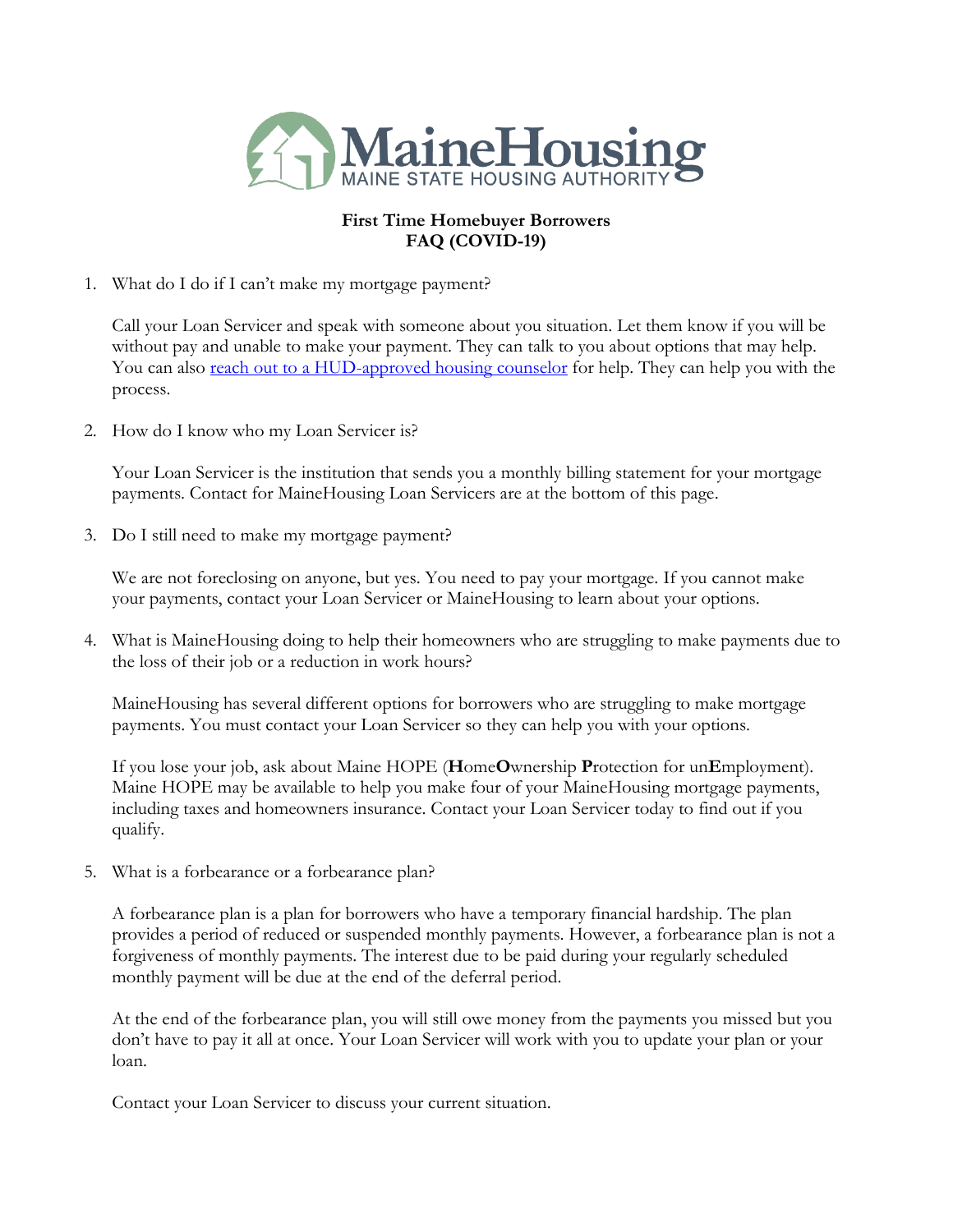6. Can I defer my mortgage payment or make partial mortgage payments?

Your Loan Servicer may offer payment arrangements that either reduce or suspend your monthly payment for a temporary period. Call your Loan Servicer and speak with someone about your situation. They can talk with you about your options. You can also reach out to a HUD-approved [housing counselor](http://www.hud.gov/findacounselor) for help. They can help you with the process.

7. How can I make my payment if I can't go to the branch?

Loan Servicers offer many other ways to make payments. Many offer electronic payment through their website, payment by phone, and automatic withdrawal from a bank account. Please visit your Loan Servicer's website, or give them a call to ask.

Your bank may offer bill pay services where they can send payments directly from your account. Many banks and Loan Servicers are not charging fees for these payment types as they normally would. Please be sure to ask about their policies for fee waivers.

8. Will late charges be assessed if I am unable to make my mortgage payment?

If you do not contact your Loan Servicer for help, they may assess late charges. Contact your Loan Servicer as soon as you can to discuss options that may be available. MaineHousing has recommended that our Loan Servicers waive late charges for homeowners who have asked for payment assistance.

9. If I am unable to make a payment, how will my loan be reported to the credit bureau?

For credit reporting, loans affected by COVID-19 will be reported as follows:

- Loans that were current and have been approved for a Forbearance will be reported as "Current."
- Loans that were delinquent prior to February 29, 2020 will be reported using their original "Delinquent Status." If the loan becomes current during the Forbearance, then the loan will be reported as "Current."
- 10. MaineHousing has issued a 60-day moratorium on foreclosures and evictions. What does this mean?

Loans currently in foreclosure are on hold, which means that no evictions will take place. No new foreclosure actions will be started during this period, which began on March 13, 2020.

11. Has the federal or state government provided funds to help homeowners who can't make their payments?

The federal government is expected to pass a stimulus package. The State of Maine has opened up unemployment benefits for Mainers who are out of work due to the COVID-19 crisis, and has waived the required one-week waiting period. [Contact your local career center](https://mainecareercenter.gov/locations) to apply for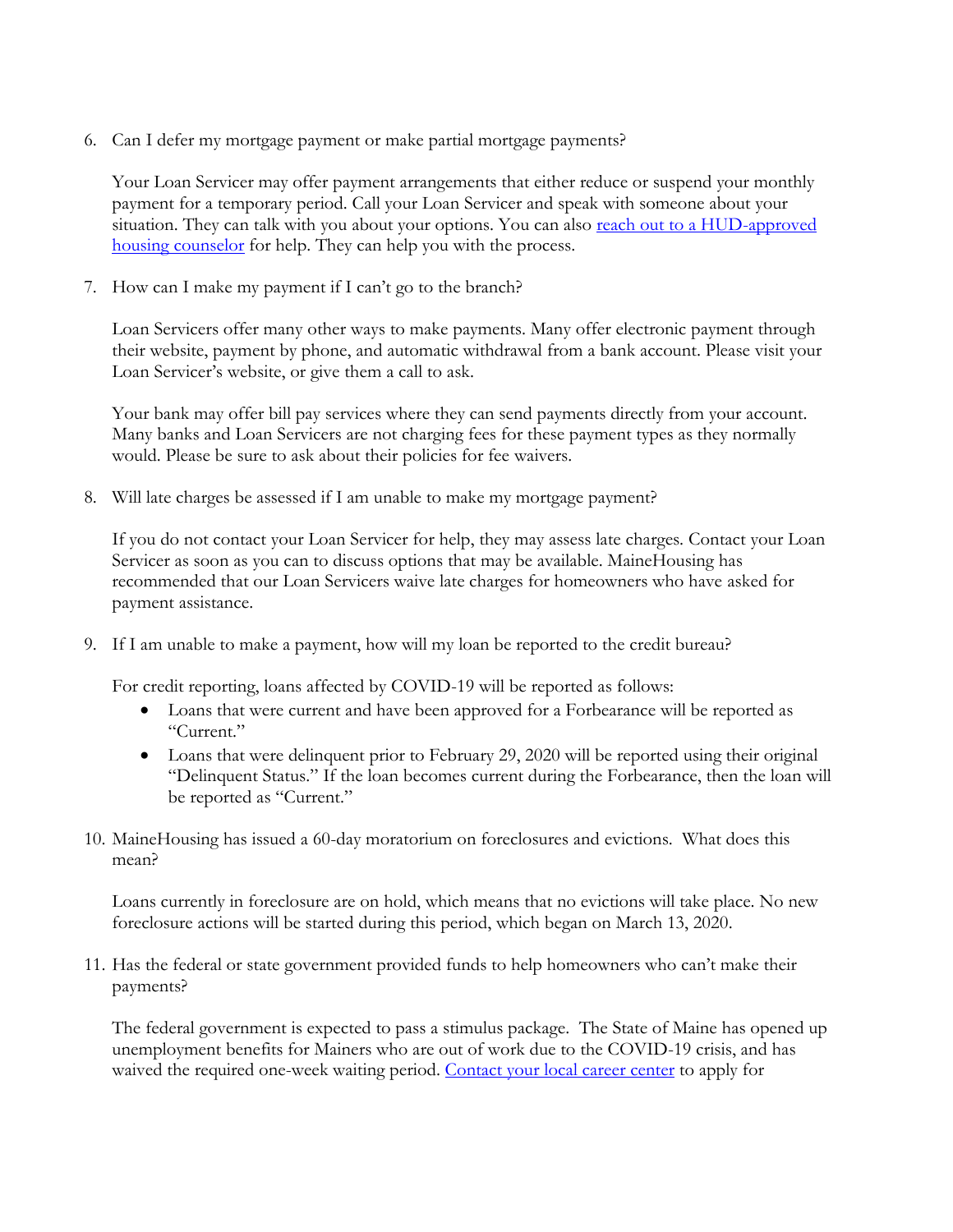unemployment benefits. We encourage you to reach out to your Loan Servicer to determine what options may be available to assist you.

If you have any further questions, please contact MaineHousing today and speak with one of our representatives. Email us at  $f_{\text{inancialhelp}}(a_{\text{mainehousing.org}})$  or call us at (800) 452-4668.

Please continue to visit our website [www.mainehousing.org](http://www.mainehousing.org/) for updates and additional information during the COVID-19 crisis.

Thank you for your understanding!